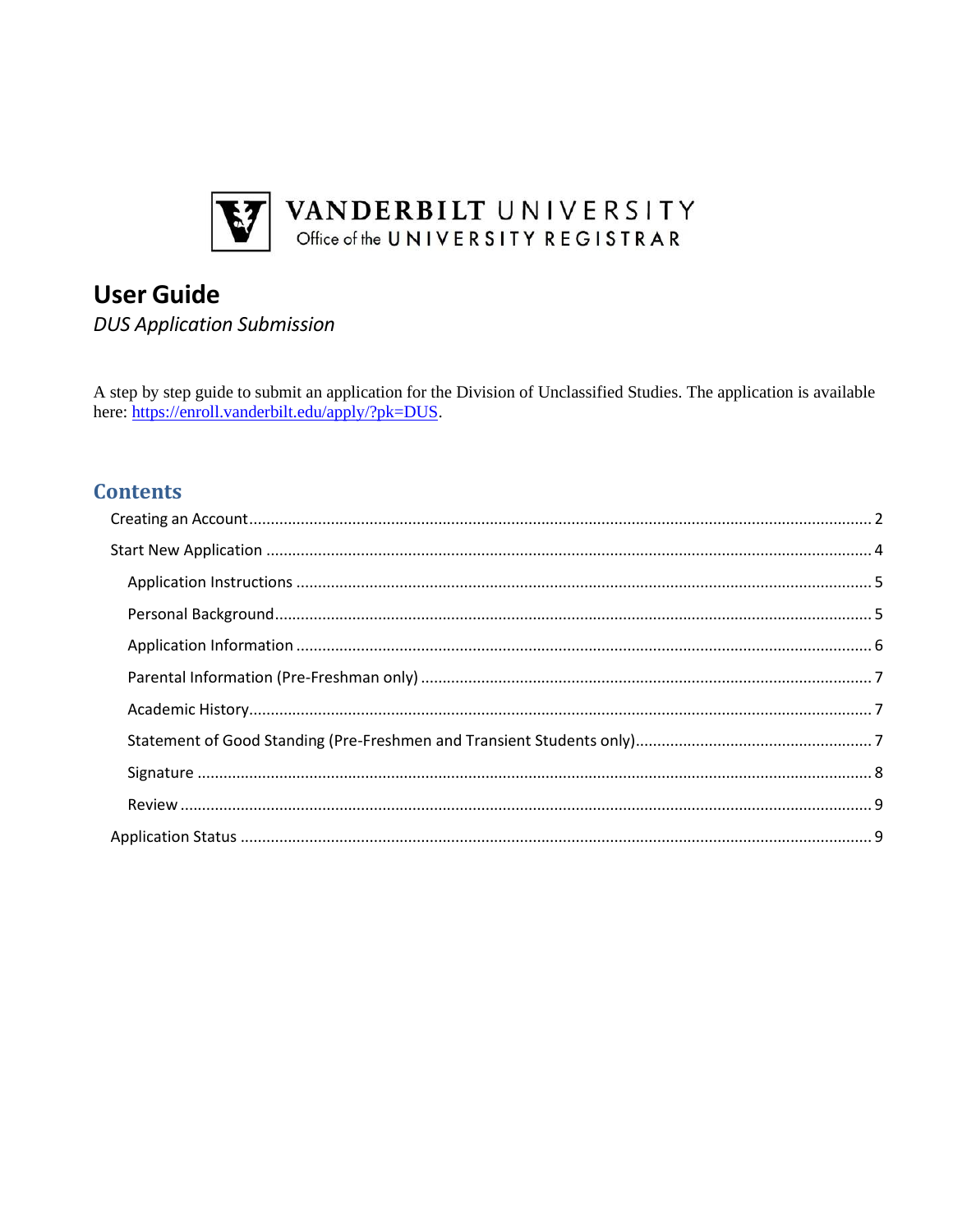## <span id="page-1-0"></span>**Creating an Account**

1. Select **Create an Account** to start a new application.



2. Enter your email, first name, last name, and birthdate. Click **Continue**.

| Register             |                                                                           |
|----------------------|---------------------------------------------------------------------------|
|                      | To register for an account, please enter the information requested below. |
| <b>Email Address</b> |                                                                           |
| <b>First Name</b>    |                                                                           |
| <b>Last Name</b>     |                                                                           |
| <b>Birthdate</b>     | $\checkmark$<br>$\checkmark$                                              |
| <b>Continue</b>      |                                                                           |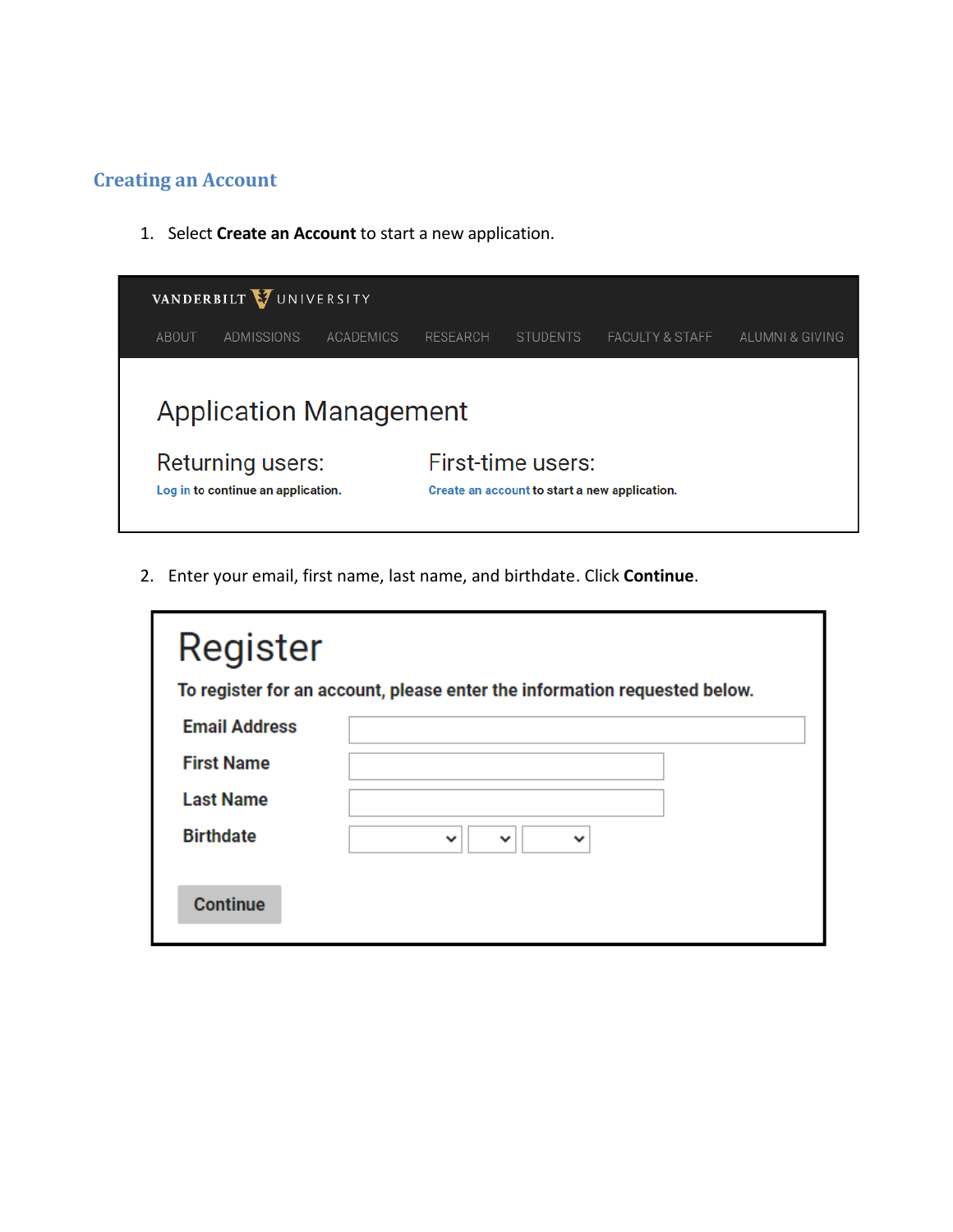3. A temporary pin will be emailed.



4. Enter the pin and select **Login**.

| Login                                    |                                                                                                                                                      |                                                                      |
|------------------------------------------|------------------------------------------------------------------------------------------------------------------------------------------------------|----------------------------------------------------------------------|
|                                          | A temporary PIN has been sent to your email address. If you do not receive this message in the next few minutes, please check your junk mail folder. |                                                                      |
| Email<br>Account<br><b>Temporary PIN</b> | switch                                                                                                                                               | G Login with Google<br>Login with Facebook<br>in Login with LinkedIn |
| <b>Birthdate</b><br>Login                | $\checkmark$<br>w<br>$\checkmark$                                                                                                                    |                                                                      |

5. Create a new password and click **Set Password**.

| <b>Set Password</b><br>To protect the security of your account, please specify a new password. The password must meet complexity requirements. |                                                                                                                                                                    |  |
|------------------------------------------------------------------------------------------------------------------------------------------------|--------------------------------------------------------------------------------------------------------------------------------------------------------------------|--|
| <b>New Password</b><br><b>New Password</b><br>(again)                                                                                          | <b>◆</b> At least one letter<br><br><b>◆</b> At least one capital letter<br>◆ At least one number<br><br>◆ Be at least 12 characters<br>◆ New passwords must match |  |
| <b>Set Password</b>                                                                                                                            |                                                                                                                                                                    |  |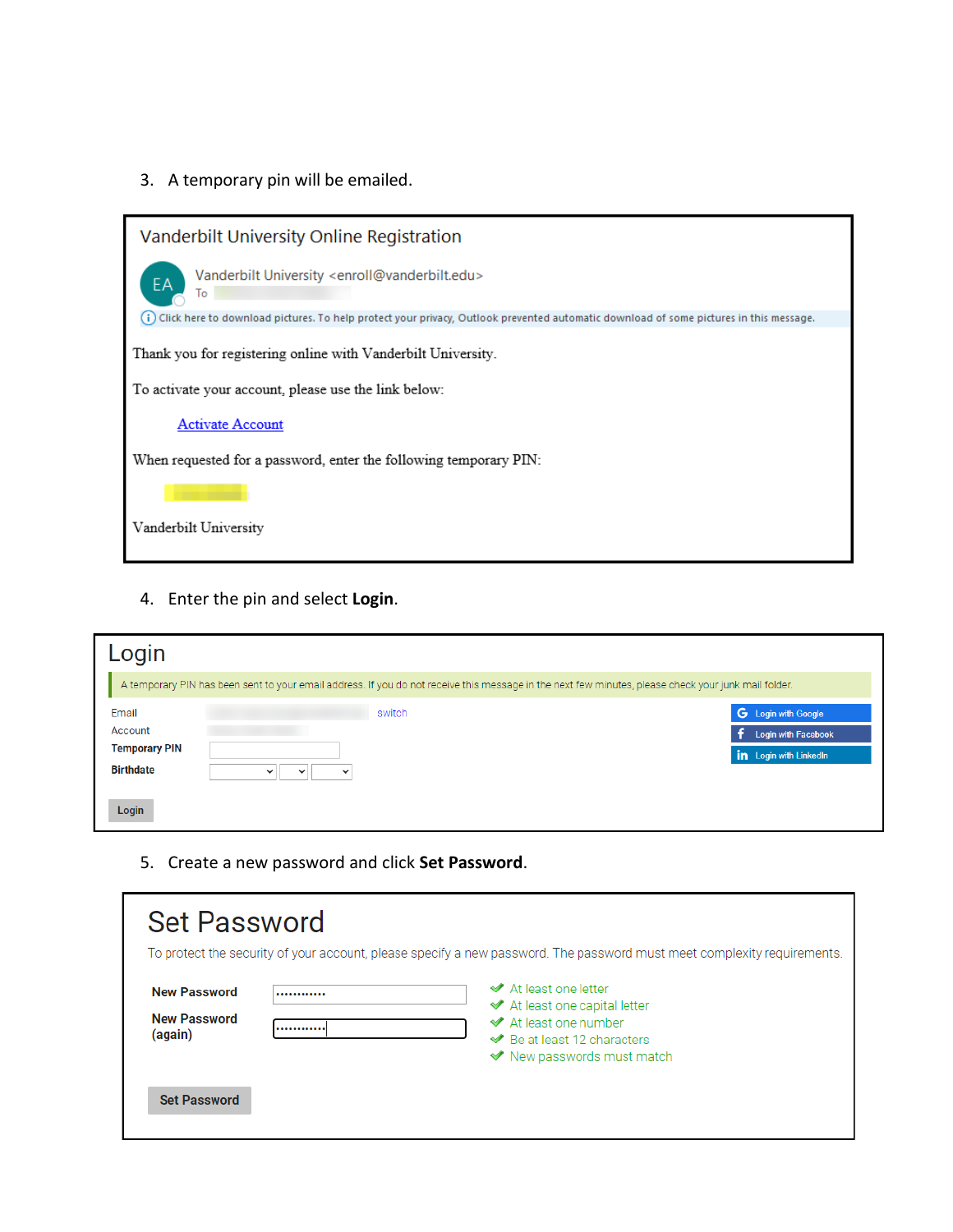## <span id="page-3-0"></span>**Start New Application**

1. Select **Start New Application.**

| <b>Application Management</b>                               |               |                |                  |
|-------------------------------------------------------------|---------------|----------------|------------------|
| <b>Your Applications</b>                                    |               |                |                  |
| <b>Type</b>                                                 | <b>Status</b> | <b>Started</b> | <b>Submitted</b> |
| You have not yet started an application using this account. |               |                |                  |
|                                                             |               |                |                  |

2. Select **Create Application**.

| <b>Start New Application</b>        | × |
|-------------------------------------|---|
| 2021                                |   |
| Division of Unclassified Studies    |   |
|                                     |   |
|                                     |   |
|                                     |   |
|                                     |   |
| <b>Create Application</b><br>Cancel |   |

3. Confirm Division of Unclassified Studies is selected and click **Open Application**.

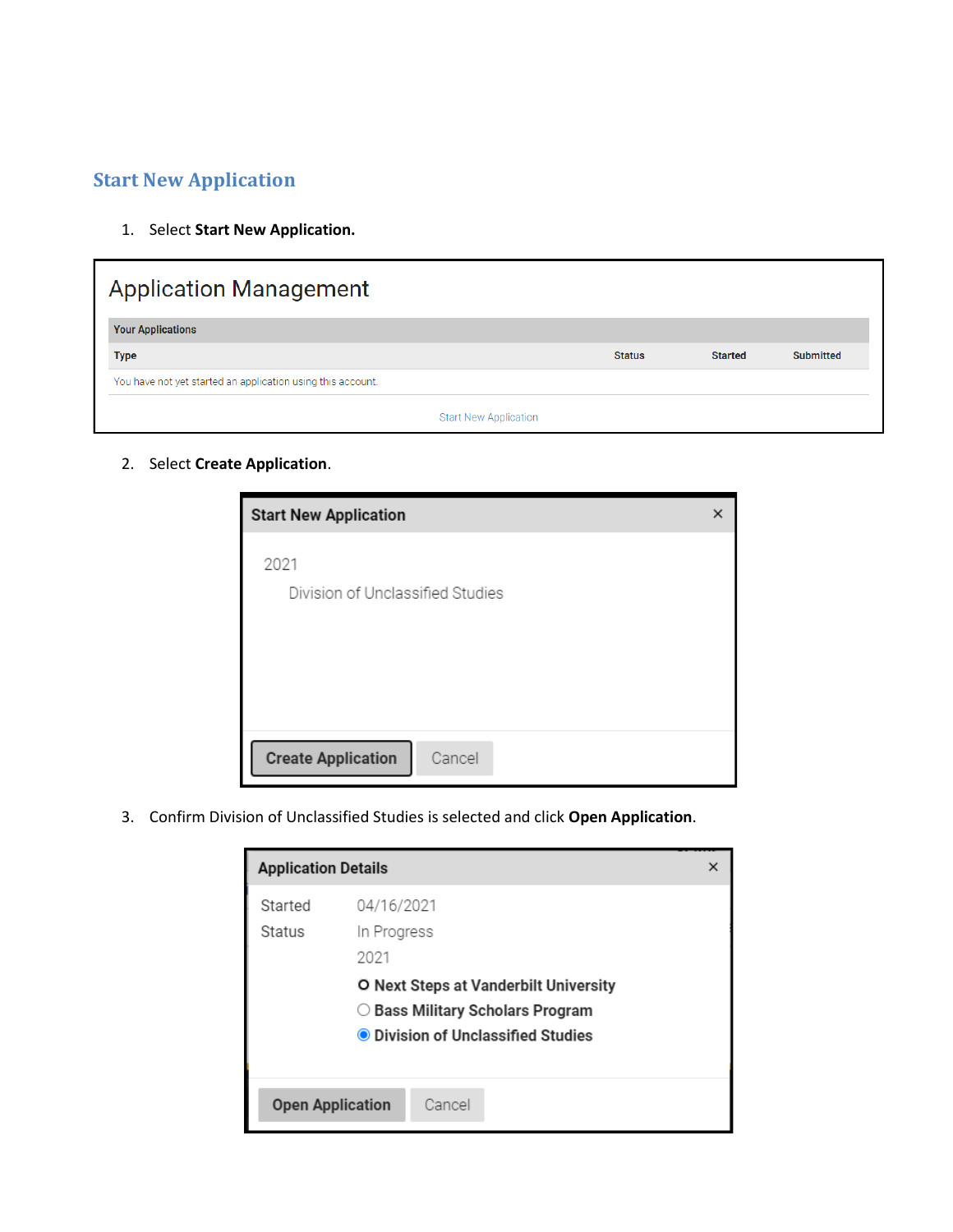#### <span id="page-4-0"></span>**Application Instructions**

Read through the application instructions. Auditors should not apply through this link. More information about auditing is available here: [https://registrar.vanderbilt.edu/dus/auditors.php.](https://registrar.vanderbilt.edu/dus/auditors.php)

| Home<br>Application Instructions<br>Personal Background   | <b>Application Instructions</b>                                                                                                                                                                                                                                          |
|-----------------------------------------------------------|--------------------------------------------------------------------------------------------------------------------------------------------------------------------------------------------------------------------------------------------------------------------------|
| <b>Application Information</b><br><b>Academic History</b> | Thank you for your interest in the Division of Unclassified Studies! The following types of non-degree seeking students may apply to<br>take undergraduate courses for credit:                                                                                           |
| Signature<br>Review                                       | • Adult Learners - Community members not pursuing a Vanderbilt degree<br>• Pre-Freshmen - Junior and senior high school students who wish to supplement their secondary schooling<br>• Transient Students - Degree-seeking students from other colleges and universities |
|                                                           | Auditors (Do not apply through this link)<br>If you are a faculty/staff member who would like to audit or take a class for credit, or an interested person not affiliated with<br>Vanderbilt who wishes to audit a Vanderbilt course, please apply here.                 |
|                                                           | <b>Continue</b>                                                                                                                                                                                                                                                          |

Adult learners, pre-freshmen, and transient students should select **Continue**.

## <span id="page-4-1"></span>**Personal Background**

Enter the personal background information. Select **Continue** to move on to the Application Information.

- Name
- Addresses
- Telephone Numbers
- Biographical Information
- Citizenship

| Home<br><b>Application Instructions</b><br>Personal Background |                                 | <b>Personal Background</b>           |        |
|----------------------------------------------------------------|---------------------------------|--------------------------------------|--------|
| <b>Application Information</b>                                 | <b>Name</b>                     |                                      |        |
| <b>Academic History</b>                                        | <b>First (Given)</b>            | Jane                                 |        |
| Signature                                                      | <b>Middle</b>                   |                                      |        |
| Review                                                         | <b>Last (Family)</b>            | Smith                                |        |
|                                                                | <b>Suffix</b>                   | $\checkmark$                         |        |
|                                                                | <b>Preferred First</b>          |                                      |        |
|                                                                | <b>Other Last Names</b><br>Used |                                      |        |
|                                                                | <b>Addresses</b>                |                                      |        |
|                                                                | <b>Permanent Address</b>        |                                      | Delete |
|                                                                | <b>Country</b>                  | <b>United States</b><br>$\checkmark$ |        |
|                                                                | <b>Street Address</b>           |                                      |        |
|                                                                | <b>City</b>                     |                                      |        |
|                                                                | <b>State</b>                    | <b>Select State</b><br>$\check{~}$   |        |
|                                                                | <b>Postal Code</b>              |                                      |        |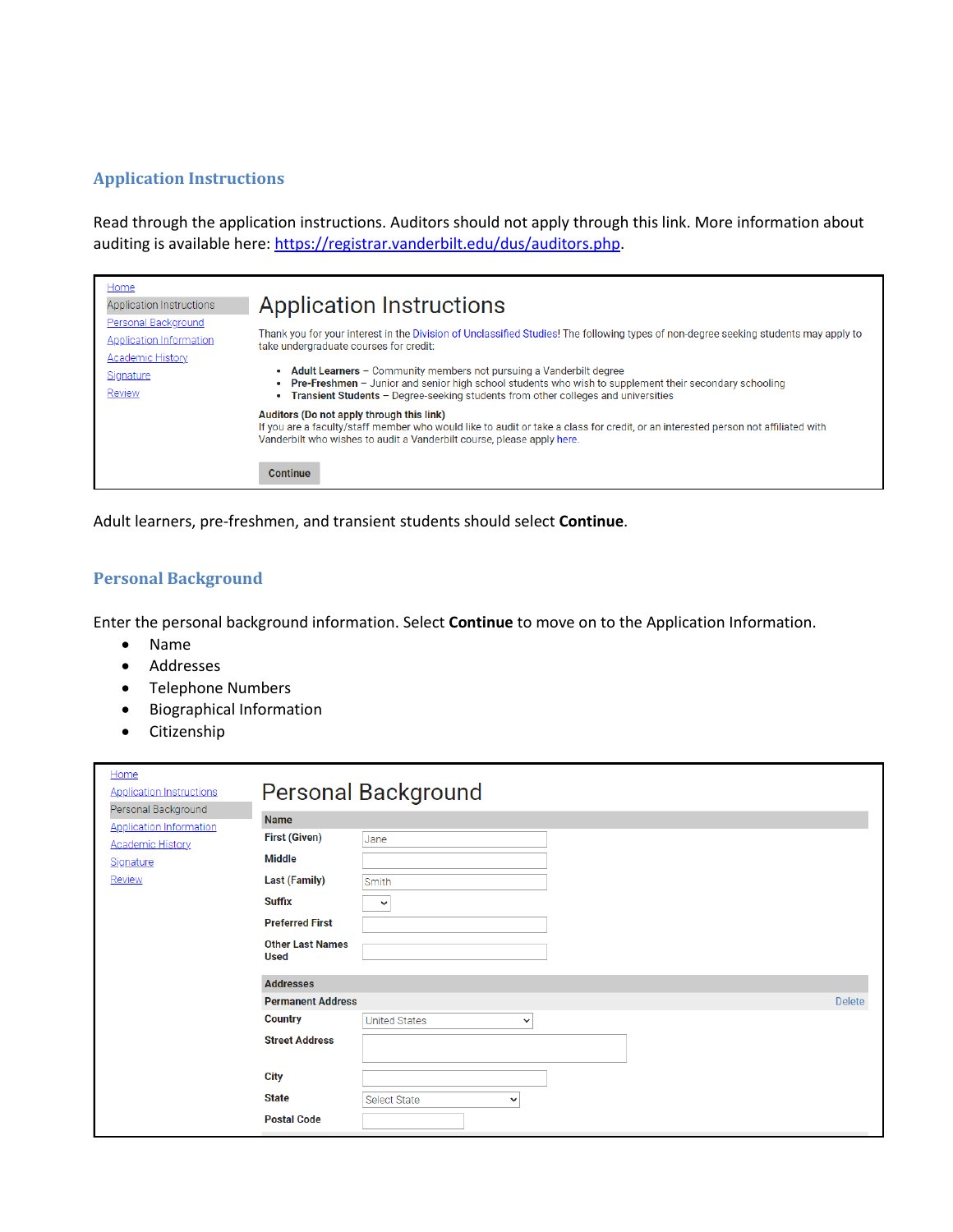#### <span id="page-5-0"></span>**Application Information**

Example:

- 1. Fill out the Application Information. You will want to be certain that you select the correct applicant type.
	- **Adult Learners** Community members not pursuing a Vanderbilt degree
	- **Pre-Freshmen** Junior and senior high school students who wish to supplement their secondary schooling
	- **Transient Students** Degree-seeking students from other colleges and universities
- 2. Select **Add Course** to enter your course preferences. Course information can be found in the **Schedule of** [Classes.](https://acad.app.vanderbilt.edu/more/SearchClasses!input.action)

| <b>Course of Interest</b> |                                                                                                                        | × |
|---------------------------|------------------------------------------------------------------------------------------------------------------------|---|
| <b>Subject Area</b>       | <b>HIST</b>                                                                                                            |   |
| <b>Course Number</b>      | 1039                                                                                                                   |   |
| <b>Section Number</b>     | 01                                                                                                                     |   |
| <b>Course Title</b>       | Global History 1453 to Present                                                                                         |   |
| Day(s)                    | Monday<br>n.<br>Tuesday<br>$\blacktriangledown$<br>Wednesday<br>Thursday<br>$\blacktriangledown$<br>Friday<br>Saturday |   |
| <b>Course Time</b>        | 8am-9:15am                                                                                                             |   |
| <b>Credit Hours</b>       | 3                                                                                                                      |   |
| <b>Repeat Course</b>      | No v                                                                                                                   |   |
|                           |                                                                                                                        |   |
| <b>Save</b><br>Cancel     |                                                                                                                        |   |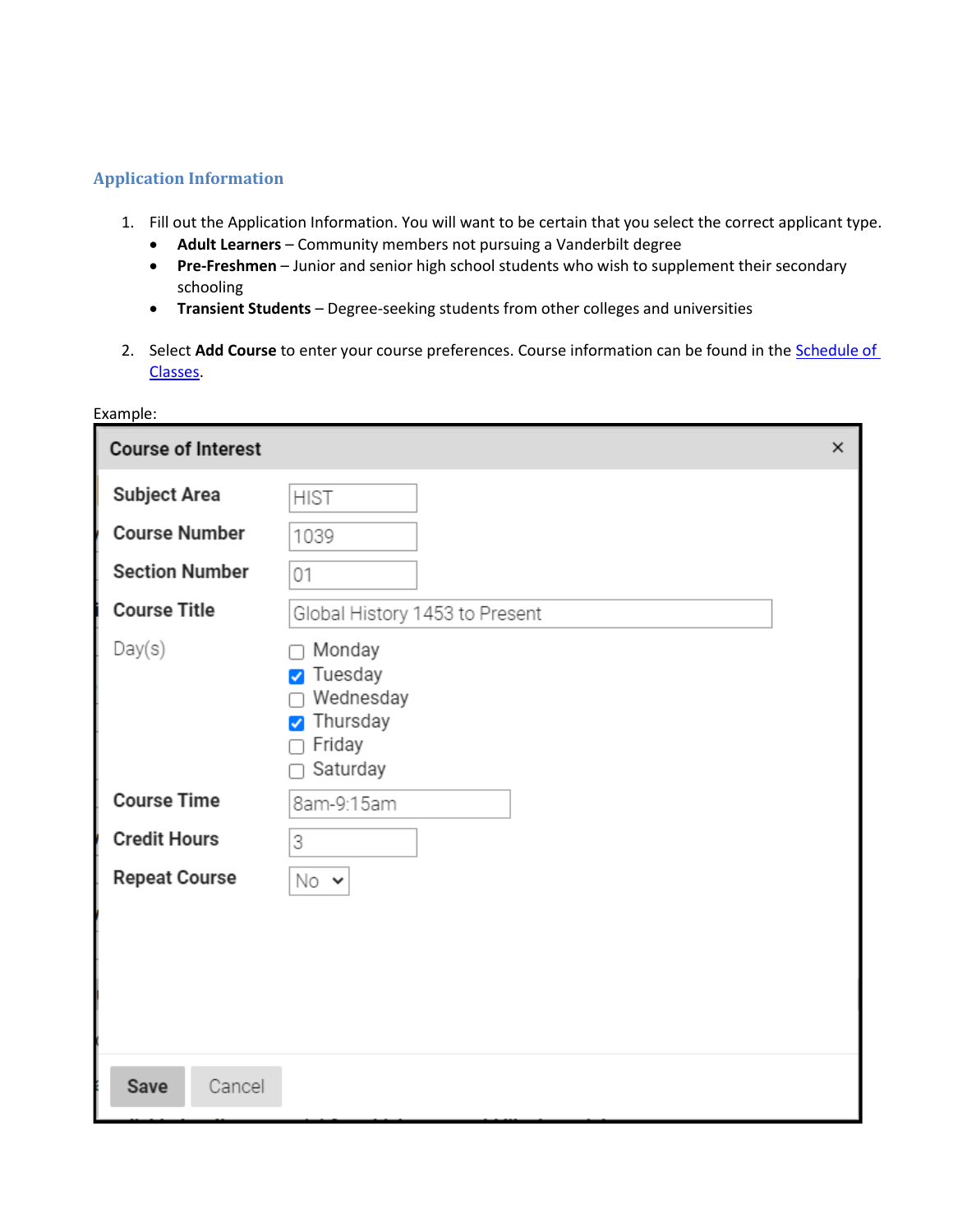#### <span id="page-6-0"></span>**Parental Information (Pre-Freshman only)**

Pre-freshmen should enter contact information for at least one parent. Parent type can be selected from the Type drop down.

#### <span id="page-6-1"></span>**Academic History**

- 1. Adult Learners and Transient Students should enter all colleges that they have attended. Pre-freshmen should enter their high school information.
- 2. Click **Add Institution** and fill out the popup window. Click **Save**.

| <b>Add Institution</b> |                                                                                      | $\times$ |
|------------------------|--------------------------------------------------------------------------------------|----------|
| Institution            |                                                                                      |          |
| Country                | United States<br>v                                                                   |          |
| City                   |                                                                                      |          |
| State                  | Select State<br>$\checkmark$                                                         |          |
| Dates Attended         | $\mathord{\blacktriangledown}$<br>to<br>$\checkmark$<br>$\checkmark$<br>$\checkmark$ |          |
| <b>Level of Study</b>  | $\checkmark$                                                                         |          |
|                        |                                                                                      |          |
|                        |                                                                                      |          |
|                        |                                                                                      |          |
|                        |                                                                                      |          |
|                        |                                                                                      |          |
|                        |                                                                                      |          |
|                        |                                                                                      |          |
|                        |                                                                                      |          |
|                        |                                                                                      |          |
| Save<br>Cancel         |                                                                                      |          |

#### <span id="page-6-2"></span>**Statement of Good Standing (Pre-Freshmen and Transient Students only)**

1. Pre-Freshmen must request their high school principal or guidance counselor certify that the student is eligible to enroll in classes. Transient students must request their dean or registrar to certify the student is in good standing.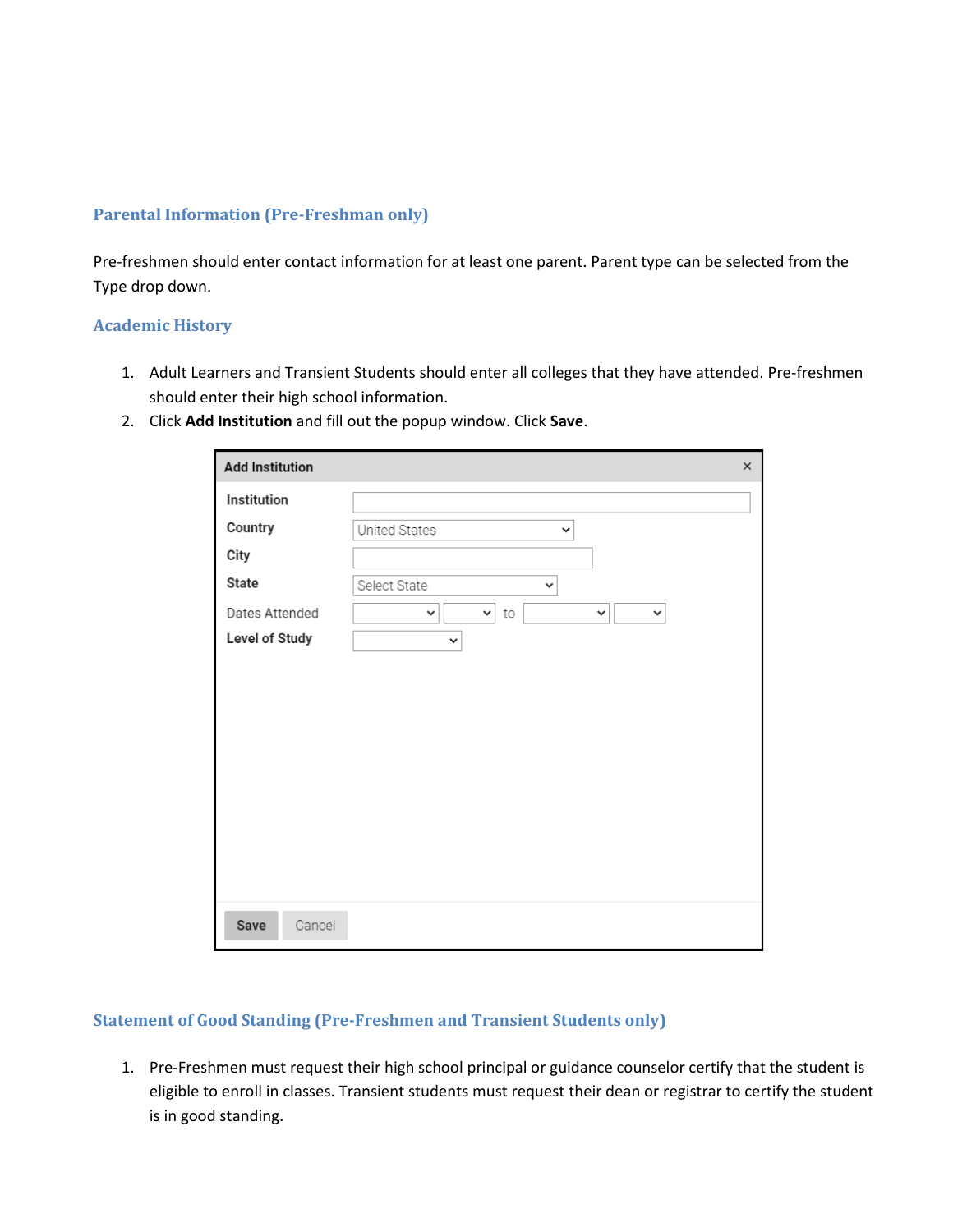|  | 2. Select Add Recommender and fill out the popup window. |  |  |
|--|----------------------------------------------------------|--|--|
|--|----------------------------------------------------------|--|--|

| <b>Add Recommender</b>     | $\times$                                                                                                                                                                          |
|----------------------------|-----------------------------------------------------------------------------------------------------------------------------------------------------------------------------------|
| Prefix                     |                                                                                                                                                                                   |
| First Name                 |                                                                                                                                                                                   |
| Last Name                  |                                                                                                                                                                                   |
| Organization               |                                                                                                                                                                                   |
| Position/Title             |                                                                                                                                                                                   |
| Telephone                  |                                                                                                                                                                                   |
| Email                      |                                                                                                                                                                                   |
|                            | Note: Use your recommender's institutional or corporate email address. Submissions from<br>anonymous email addresses (Gmail, Hotmail, Yahoo) may be subject to additional review. |
|                            | Your name will be displayed to recommender as:<br>Jane Smith Change                                                                                                               |
| <b>Send To Recommender</b> | Cancel                                                                                                                                                                            |

**Note**: The recommender will receive an email with a link to the form. Once the form is completed, the applicant checklist will update.

## <span id="page-7-0"></span>**Signature**

Type your legal name in the text box and select **Continue**.

| Home<br><b>Application Instructions</b>                                   | Signature                                                                                                                                                                                                                                                                                                                                      |
|---------------------------------------------------------------------------|------------------------------------------------------------------------------------------------------------------------------------------------------------------------------------------------------------------------------------------------------------------------------------------------------------------------------------------------|
| Personal Background<br><b>Application Information</b><br>Academic History | I hereby agree to be bound by all policies, procedures, and regulations of Vanderbilt University, both those presently existing and<br>those subsequently amended or adopted, including the Honor System.                                                                                                                                      |
| Statement of Good Standing<br>Signature                                   | I certify that all information submitted in the admission process is my own work, factually true, and honestly presented. If I provide<br>false information, I understand that I may be subject to a range of possible disciplinary actions, including admission revocation,<br>expulsion, or revocation of course credit, grades, and degree. |
| Review                                                                    | A \$50 (USD) nonrefundable application fee is due upon application submission.                                                                                                                                                                                                                                                                 |
|                                                                           | In place of your signature, please type your full legal name:                                                                                                                                                                                                                                                                                  |
|                                                                           | <b>Continue</b>                                                                                                                                                                                                                                                                                                                                |